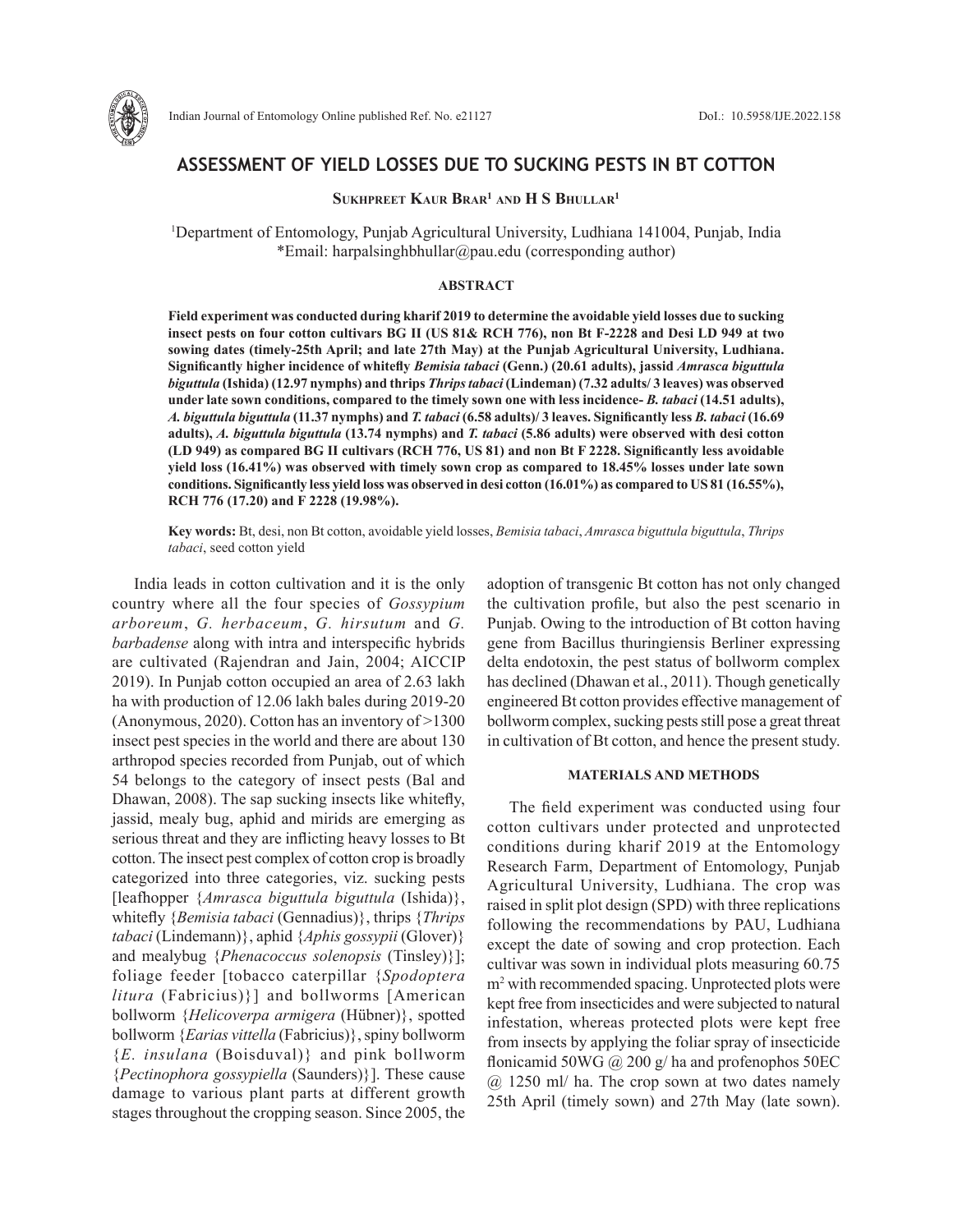| Treatment                                                       |                         | Number of whitefly        |        | Number              | of jassid                                        |                    |                     | Number of thrips adults*/      |                               |                   |                   | Seed cotton yield* (q/ acre) |                                                    |       |                     | Avoidable yield losses         |       |
|-----------------------------------------------------------------|-------------------------|---------------------------|--------|---------------------|--------------------------------------------------|--------------------|---------------------|--------------------------------|-------------------------------|-------------------|-------------------|------------------------------|----------------------------------------------------|-------|---------------------|--------------------------------|-------|
|                                                                 |                         | adults*/3 leaves          |        |                     | nymphs*/ 3 leaves                                |                    |                     | 3 leaves                       |                               |                   |                   |                              |                                                    |       |                     | $\frac{8}{6}$                  |       |
|                                                                 | Timely                  | Late                      |        | Timely              | Late                                             | Mean               | Timely              | Late                           |                               |                   | Timely            |                              | Late sown                                          |       | Timely              | Late                           |       |
|                                                                 | sowing                  | sowing                    | Mean   | sowing              |                                                  |                    | sowing              |                                | Mean                          |                   | sown              |                              | $(27th$ May)                                       | Mean  | sown                |                                | Mean  |
|                                                                 | (25 <sup>th</sup> )     | (27 <sup>th</sup> )       |        | (25 <sup>th</sup> ) | $\substack{\mathrm{sowing} \\ (27^{\mathrm{th}}$ |                    | (25 <sup>th</sup> ) | sowing<br>$(27th$              |                               |                   | $(25th$ April)    |                              |                                                    |       | (25 <sup>th</sup> ) | sown<br>$(27th$ May)           |       |
|                                                                 | April)                  | May)                      |        | April)              | May)                                             |                    | April)              | May)                           |                               |                   | Sprayed Unsprayed |                              | Sprayed Unsprayed                                  |       | April)              |                                |       |
| <b>BG</b> II cotton                                             | 14.51                   | 21.50                     | 18.01  | 11.30               | 13.15                                            | 12.23              | 6.52                | 7.41                           | 6.97                          | 11.32             | 9.48              | 10.80                        | 8.98                                               | 10.14 | 16.25               | 16.85                          | 16.55 |
| (US 81)<br>hvbrid                                               | $(3.79)^{a}$            | $(4.61)$ <sup>e</sup>     | (4.20) |                     |                                                  | $(3.63)^{b}$       |                     |                                | $(2.63)^{b}$                  |                   |                   |                              |                                                    |       |                     |                                |       |
| <b>BG</b> II cotton                                             | 14.86                   | 21.10                     | 17.98  | 11.72               | 13.31                                            | 12.51              | 7.19                | 7.80                           |                               | 10.35             | 8.62              | 9.94                         | 8.18                                               | 9.27  | 16.71               | 17.70                          | 17.20 |
| hybrid                                                          | $(3.83)^{b}$            | $(4.56)^d$                | (4.20) |                     |                                                  | $(3.67)^{c}$       |                     |                                | $7.50$<br>(2.73) <sup>c</sup> |                   |                   |                              |                                                    |       |                     |                                |       |
| (RCH 776)                                                       |                         |                           |        |                     |                                                  |                    |                     |                                |                               |                   |                   |                              |                                                    |       |                     |                                |       |
| Non Bt                                                          | 14.43                   | 20.71                     | 17.57  | 12.90               | 57<br>$\vec{a}$                                  | 13.74              | 7.05                | 7.89                           | $7.47$<br>(2.72) <sup>c</sup> | 6.27              | 5.15              | 5.75                         | 4.48                                               | 5.41  | 17.86               | 22.08                          | 19.98 |
| cotton                                                          | $(3.78)^{a}$            | $(4.52)^{d}$              | (4.15) |                     |                                                  | $(3.83)^d$         |                     |                                |                               |                   |                   |                              |                                                    |       |                     |                                |       |
| cultivar                                                        |                         |                           |        |                     |                                                  |                    |                     |                                |                               |                   |                   |                              |                                                    |       |                     |                                |       |
| (F2228)                                                         |                         |                           |        |                     |                                                  |                    |                     |                                |                               |                   |                   |                              |                                                    |       |                     |                                |       |
| Desi cotton                                                     | 14.24                   | 19.14                     | 16.69  | 9.58                | 10.83                                            | 10.20              | 5.55                | 6.16                           | 5.86                          | 8.36              | 7.12              | 7.97                         | 6.60                                               | 7.51  | 14.83               | 17.18                          | 16.01 |
| LD 949)<br>cultivar                                             | $(3.74)^{a}$            | $(4.35)^{\circ}$          | (4.05) |                     |                                                  | $(3.34)^{a}$       |                     |                                | $(2.41)^{a}$                  |                   |                   |                              |                                                    |       |                     |                                |       |
| Mean                                                            | 14.51                   | 20.61                     |        | 11.37               | 12.97                                            |                    | 6.58                | 7.32                           |                               |                   | 8.33              |                              | 7.84                                               |       | 16.41 18.45         |                                |       |
|                                                                 | $(3.79)^a$ $(4.51)^b$   |                           |        | (3.51) (3.73)       |                                                  |                    |                     |                                |                               |                   |                   |                              |                                                    |       |                     |                                |       |
| <b>GST</b>                                                      |                         | Date of sowing $= 0.72$ ; |        |                     | Date of sowing $= 0.03$ ;                        |                    |                     | Date of sowing $=$ NS;         |                               |                   |                   |                              | Date of sowing = 0.37; sprayed & unsprayed = 0.32; |       |                     | Date of sowing $= 0.37$ ;      |       |
| $(p=0.05)$                                                      | cultivars = $0.06$ ;    |                           |        |                     | cultivars = $0.07$ ; date of                     |                    |                     | cultivars = $0.10$ ; date of   |                               | $cutivars = 0.41$ |                   |                              |                                                    |       |                     | cultivars = $0.39$ ; date of   |       |
|                                                                 | date of sowing $\times$ |                           |        |                     | sowing $\times$ cultivars = NS                   |                    |                     | sowing $\times$ cultivars = NS |                               |                   |                   |                              |                                                    |       |                     | sowing $\times$ cultivars = NS |       |
|                                                                 | $cutivars = 0.08$       |                           |        |                     |                                                  |                    |                     |                                |                               |                   |                   |                              |                                                    |       |                     |                                |       |
| *Mean of three replications; Figures in parentheses square root |                         |                           |        |                     |                                                  | transformed values |                     |                                |                               |                   |                   |                              |                                                    |       |                     |                                |       |

Table 1. Effect of dates of sowing on the incidence of sucking pests and vield losses in cotton cultivars Table 1. Effect of dates of sowing on the incidence of sucking pests and yield losses in cotton cultivars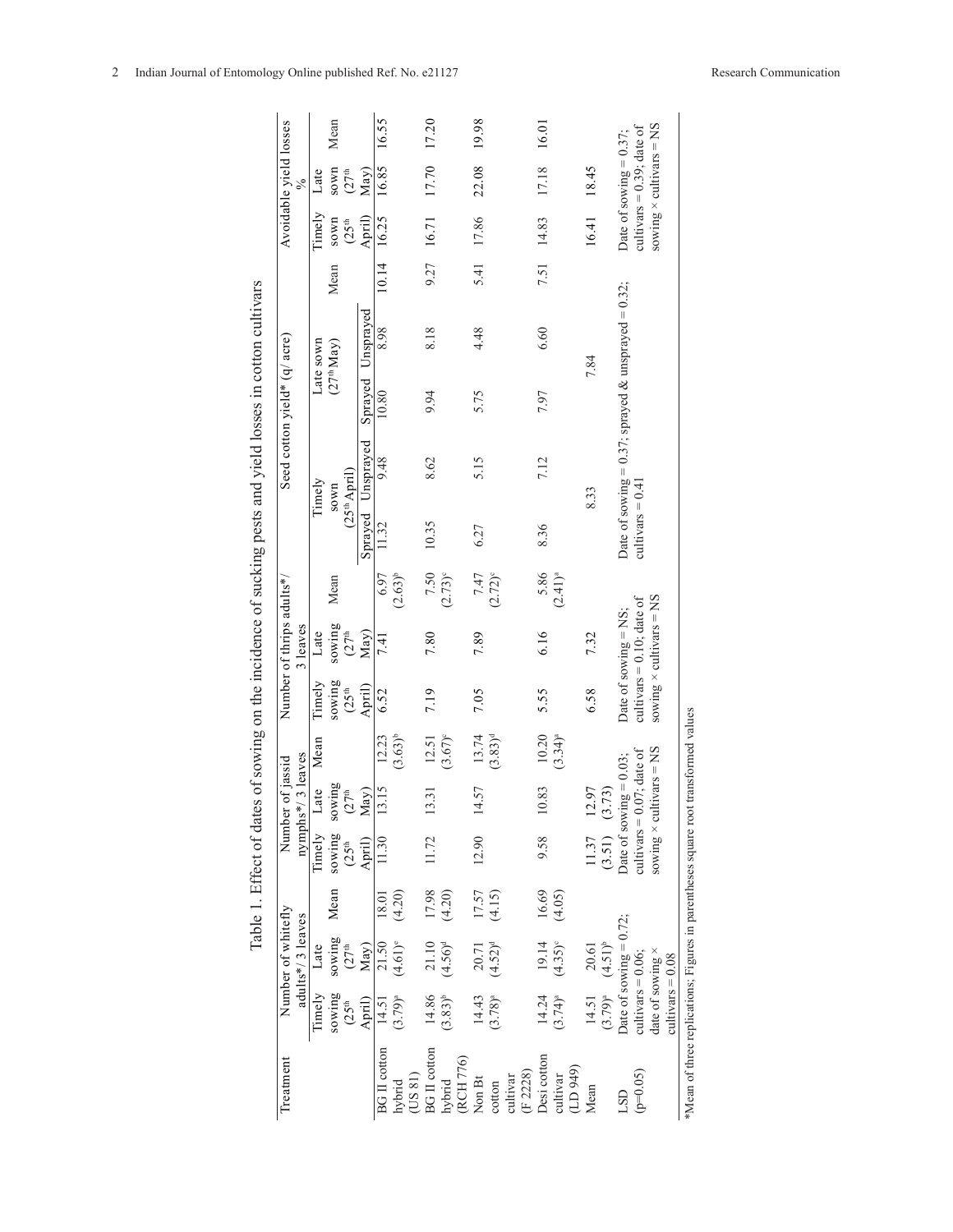Assessment of yield losses due to sucking pests in Bt cotton 3 Sukhpreet Kaur Brar and H S Bhullar

|                      | Number of whitefly adults*/                            |                                |                       | Number of jassid nymphs <sup>*/</sup> |              |              | Number of Thrips adults*/      |                       |              |  |
|----------------------|--------------------------------------------------------|--------------------------------|-----------------------|---------------------------------------|--------------|--------------|--------------------------------|-----------------------|--------------|--|
| Treatment            | 3 leaves                                               |                                |                       |                                       | 3 leaves     |              |                                | 3 leaves              |              |  |
|                      | Sprayed                                                | Unsprayed                      | Mean                  | Sprayed                               | Unsprayed    | Mean         | Sprayed                        | Unsprayed             | Mean         |  |
| <b>BG</b> II cotton  | 15.01                                                  | 21.00                          | 18.01                 | 11.81                                 | 12.64        | 12.23        | 7.5                            | 6.44                  | 6.97         |  |
| hybrid (US 81)       |                                                        |                                | $(4.20)$ <sup>c</sup> |                                       |              | $(3.63)^{b}$ | $(2.73)^{f}$                   | $(2.53)^{c}$          | $(2.63)^{b}$ |  |
| <b>BG</b> II cotton  | 14.57                                                  | 21.40                          | 17.98                 | 12.27                                 | 12.76        | 12.51        | 7.22                           | 7.78                  | 7.50         |  |
| hybrid               |                                                        |                                | $(4.20)$ <sup>c</sup> |                                       |              | $(3.67)^c$   | $(2.68)^e$                     | $(2.78)^{8}$          | $(2.73)^{c}$ |  |
| (RCH 776)            |                                                        |                                |                       |                                       |              |              |                                |                       |              |  |
| Non Bt cotton        | 14.29                                                  | 20.85                          | 17.57                 | 13.40                                 | 14.07        | 13.74        | 6.61                           | 8.33                  | 7.47         |  |
| cultivar ( $F$ 2228) |                                                        |                                | $(4.15)^{b}$          |                                       |              | $(3.83)^d$   | $(2.56)^d$                     | $(2.88)$ <sup>h</sup> | $(2.72)^{c}$ |  |
| Desi cotton          | 13.71                                                  | 19.66                          | 16.69                 | 10.34                                 | 10.07        | 10.20        | 5.52                           | 6.19                  | 5.86         |  |
| cultivar (LD 949)    |                                                        |                                | $(4.05)^{a}$          |                                       |              | $(3.34)^a$   | $(2.34)^{a}$                   | $(2.47)^{b}$          | $(2.41)^{a}$ |  |
| Mean                 | 14.40                                                  | 20.73                          |                       | 11.95                                 | 12.39        |              | 6.71                           | 7.18                  |              |  |
|                      | (3.77)                                                 | (4.52)                         |                       | $(3.59)^{a}$                          | $(3.65)^{b}$ |              | (2.58)                         | (2.67)                |              |  |
| $LSD(p=0.05)$        | Sprayed and unsprayed $= 0.11$ ;<br>Cultivars $= 0.06$ |                                |                       | Sprayed and unsprayed $= 0.03$ ;      |              |              | Sprayed and unsprayed $=$ NS;  |                       |              |  |
|                      |                                                        |                                |                       | cultivars = $0.07$                    |              |              | Cultivars $= 0.10$             |                       |              |  |
|                      |                                                        | Sprayed and unsprayed $\times$ |                       | Sprayed and unsprayed $\times$        |              |              | Sprayed and unsprayed $\times$ |                       |              |  |
|                      | cultivars $=$ NS                                       |                                |                       | $Cultivars = NS$                      |              |              | Cultivars $= 0.15$             |                       |              |  |

Table 2. Incidence of sucking insect pests on cotton cultivars under protected and unprotected conditions

\*Mean of three replications; Figures in parentheses square root transformed values

The observations on the incidence of sucking pests namely whitefly, jassid and thrips were recorded from 3 fully formed leaves of 10 randomly selected plants at weekly intervals throughout the cropping system. The seed cotton yield of the protected and unprotected plots was recorded on whole plot basis, and avoidable yield losses was computed as per the formula given by Pradhan (1964). Data was analyzed using ANOVA to test for significance of difference among the treatments.

### **RESULTS AND DISCUSSION**

Effect of date of sowing on the incidence of *B. tabaci* revealed significantly low incidence (14.51 whitefly adults/ 3 leaves) under timely sown conditions vs late sown (20.61 whitefly adults/ 3 leaves); among the cultivars tested, significantly less incidence (16.69 whitefly adults/ 3 leaves) was on Desi cotton (LD 949); population density revealed significantly higher incidence (20.73 whitefly adults/ 3 leaves) under unsprayed as compared to sprayed conditions (14.40 whitefly adults/ 3 leaves). With *A. biguttula biguttula* significantly less incidence was in timely sown crop (11.37 jassid nymph/ 3 leaves) as compared to late sown (12.97 jassid nymphs/ 3 leaves); and significantly less incidence (10.20 jassid nymph/ 3 leaves) was on Desi cotton (LD 949); and significantly high incidence was under unsprayed conditions. The incidence of *T. tabaci* was significantly less in timely sown crop  $(6.58 \text{ thrips})$ adults/ 3 leaves), compared to late sown one (7.32 thrips adults/ 3 leaves); of the cultivars significantly less infested was Desi cotton (LD949) (5.86 thrips adults/ 3 leaves); and significantly high incidence (7.18 thrips adults/ 3 leaves) was under sprayed conditions (Table 1, 2).

The results obtained from the present study on the effect of date of late sowing (with high incidence) are corroborated with those of Devi and Ram (2018). Late sown condition supports higher population of *A. biguttula biguttula* in cotton (Devi et al.,2019). Kumar et al. (2020) also showed the effect of late sown cotton on the incidence of *B. tabaci* in Punjab. The late sown cotton crop is attacked more by sucking pests had been shown with results of Abhilasha and Shekharappa (2017), Magundmder (2013), Karavina et al. (2012) and Butter et al. (1992). Significantly high *B. tabaci* incidence was observed on BG II cultivars (US 81 and RCH 776) and non Bt variety (F 2228) whereas, lowest incidence was on Desi cotton hybrid (LD 949). Pathania et al. (2020) observed that *B. tabaci* incidence was more in BG II cultivars. Several workers have observed that growth, development, survival and reproduction of insects were affected by characteristics of host plant (Liu et al., 2004; Akkopru et al., 2015).

Seed cotton yield illustrating interaction of date of sowing cultivars under sprayed and unsprayed conditions showed that significantly low seed cotton yield was recorded on F 2228 (5.41 q/ acre); maximum yield was in US 81 (10.14 q/ acre). The data on seed cotton yield of different Bt hybrid under sprayed and unsprayed conditions revealed significantly more yield in US 81 (10.14 q/ acre). Avoidable yield losses due